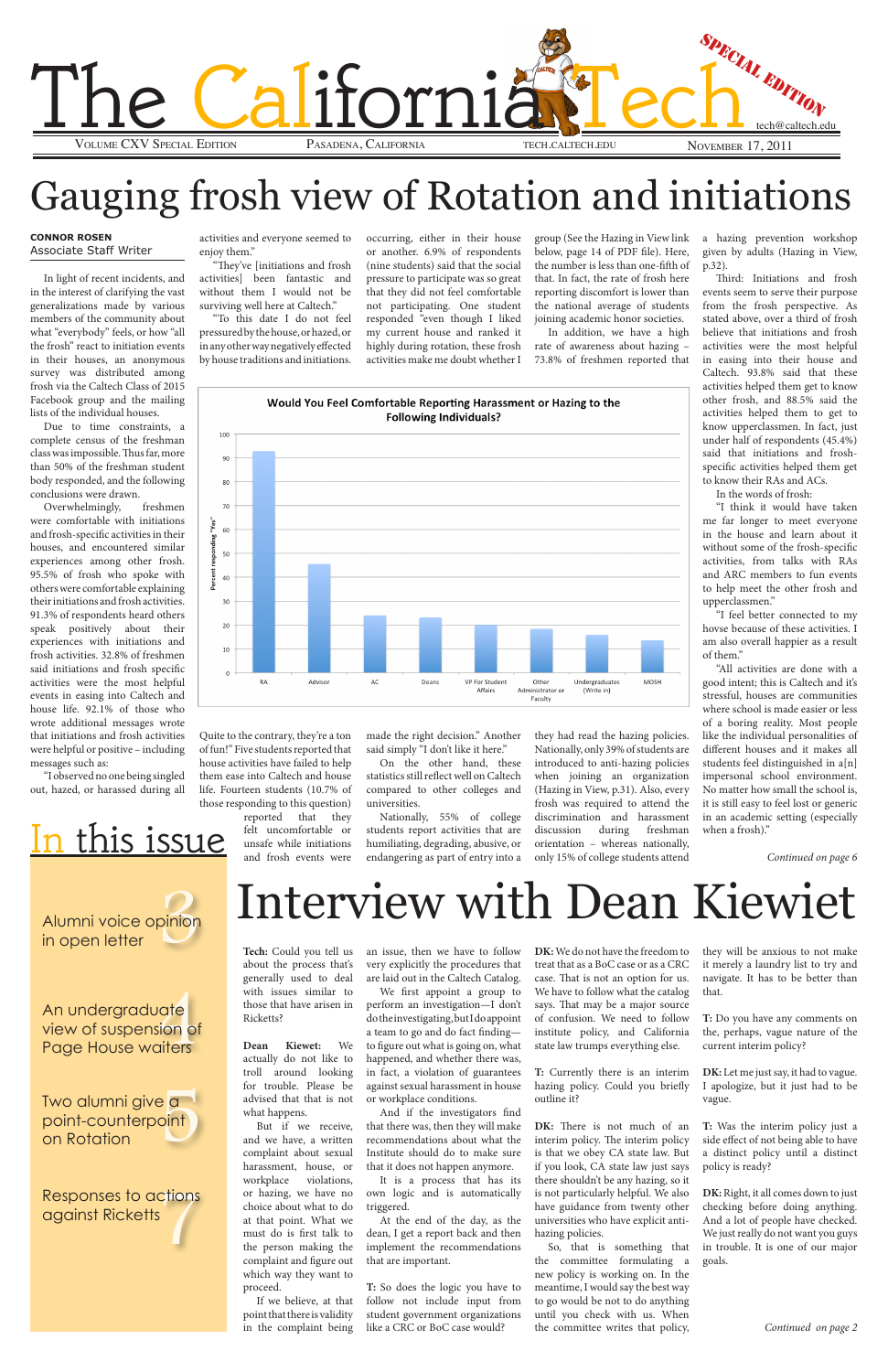Caltech 40-58, Pasadena, CA 91125 advertising e-mail: *business@caltech.edu* editorial e-mail: *tech@caltech.edu*

> *Editors-in-Chief* Jonathan Schor Stanford Schor

*Advisor* Richard Kipling

*The Tech* is published weekly except during vacation and examination periods by the Associated Students of the California Institute of Technology, Inc. The opinions expressed herein are strictly those of the authors and advertisers. Letters and submissions are welcome;

e-mail submissions to *tech@caltech.edu* as *plain-text* attachments, including the author's name, by Friday of the week be-<br>fore publication. *The Tech* does accept anonymous contributions *under special circumstances*. The editors reserve the right to edit and abridge all submissions for any reason. All written work remains property

of its author.<br>The advertising deadline is 5 PM Friday;<br>all advertising should be submitted elec-<br>tronically or as camera-ready art, but *The*<br>*Tech* can also do simple typesetting inquiries<br>arrangement. All advertising in at *business@caltech.edu*. For subscription information, please send mail to "Subscrip-<br>tions."

DK: Yes. They are working really fast. I think that—I don't want to promise—by the end of the month they could be pretty close. It shouldn't be a long time.

#### The California Tech

*Circulation Manager* Kyle Martin

*News Editor* Sandhya Chandrasekaran

> *Staff* Sam Barnett Casey Handmer Nerissa Hoglen Jonathan Ikpeazu Rebecca Lawler Mary Nguyen Eugene Vinitsky Caroline Yu Chris Zheng Yang Hu

DK: There were issues kicking around back then. What I remember was a book called Broken Pledges and it was the standard story of kid joining a fraternity. Part of their initiation is that they drunk, and he dead the next day. That led to a massive sea of change in fraternity and sorority life.

*Sports Editor* Amol Kamat

#### *Continued from page 1*

**T:** There was a meeting on Monday concerning the hazing committee and hazing policy rewriting. Does it seem like there is some sort of progress being made?

**T:** Throughout the student community, there have been accusations thrown this way and that way. Could you outline how you feel about the house system as it currently stands?

**DK:** What I think Caltech does better than anywhere else is that students look out for each other. I like that a ton. I hear of other schools where they do not, one way or another. I believe there is a tremendous sense and shared collective obligation that Caltech students feel to look out for each other. And if that is the house system, that's fabulous. Having said that, there are those CA anti-hazing statutes, and we must ensure that they are followed.

**DK:** I think there is an expectation to be more careful. I think that expectation always was there. Is it heightened now? I don't know. I just started this school year, so I don't know what it was like five or ten years ago. But I am pretty sure that even five or ten years ago, if administrators were notified that something nasty was going on, they would have to intervene. I am pretty sure of that.

DK: No. I cannot. They are disciplinary issues that I am not able to comment on at all. Again, we responded to it in the way the institute requires us to.

**T:** Have things changed a lot in the time since you were last dean (1993 to 1996)?

They became pretty good about being n compliance because it was pretty simple enforcement—if there was a problem in a particular chapter, the national organization would be alerted.

Since not "cleaning up their act" would result in the loss of

recognition at the university levels (and a subsequent loss of dues), the incentives for fixing mistakes was quite good.

One of the interesting things, and that's why the house system is such an interesting concept, is that they are not sororities, fraternities, or residence halls—they are in their own category. And so that makes it a little interesting as to how we think about it administratively.

But that was what was kicking around sixteen years ago. Things are really tight right now. I think there was a death up in Chico in 2007 or so and that triggered a dramatic tightening of CA statutes. That is when the bar got raised to felony and jail time.

Just so you understand, I don't think anyone at Caltech is in any danger of going to jail. That, I think, happens when you have a drinking

issue that ends up badly. But there are a lot of intermediate issues that can be very unattractive.

> DK: It is a speed bump right now, but we are going to get better with a Caltech hazing policy that makes sense for Caltech; we are going to be a lot better. That is going to be a good thing, and we are not that far away.

**T:** So it is less of an issue, perhaps, that the potential of hazing has gotten worse and more of an issue that there has been a tightening of the statute and we have to be more careful?

> DK: I am not on the committee. Phil Hoffman is the committee chair.

DK: Basically, there will be less trouble with the dean's office and the legal ramifications. We will just have a much clearer idea about what is and is not okay. And that is what a lot of the concern and fluff is right now. There is tremendous

**T:** Relating to the specific events, could you walk us exactly through what happened at Page House and what exactly happened at Ricketts?

**T:** Are we allowed to know what types of complaints were raised? Were they both sexual harassment complaints?

# **2** November 17, 2011 **SPECIAL EDITION** THE CALIFORNIA TECH A brief chat with Dean Kiewiet Editors'

**DK:** They are complaints that **DK:** I have a lot of goals. One of to act on. I do not want to give the impression that I am just a robot obeying the law mechanically. While it is true that I am, to the best of my ability, making sure that Caltech is in compliance with the law, it is more than that in my mind; I have greater goals. I actually think what is going on now is really good. I want us to think about how we treat ourselves and how we treat each other here at Caltech.

**T:** So you're unable to speak as to the disciplinary actions that have been taken against Ricketts House members?

**DK:** That certainly is my view.

**T:** There has been concern among students that any punitive actions that have been taken might not have been fully directed at the

actual complaint or might have been too strong in terms of what the actual complaint was.

**DK:** I cannot comment on that but I would just say get on the Internet and check out what is going on at other schools. We just exercised our best judgment.

**T:** So you think this sets a precedent for action against students without the input of student organizations?

**DK:** No, it does not set up a precedent at all. I do not know when the Caltech harassment policies were written. I believe our policies right now are virtually identical to what they were when I was last dean. They have been in place a long time.

**T:** Do you have any opinion on the alumni involvement in this matter?

**DK:** The alumni are great. The alumni, like the students, have a fierce loyalty to Caltech and that is fantastic. So, anytime they hear that something is going to turn Caltech into something they do not recognize, they get upset. And I understand that. It is a function of their mass loyalty to this school.

**T:** If you could synthesize your goal as dean, what would it be?

This may seem high, but Stanford and Harvard are about 99%. The reason people do not actually finish here is not their lack of ability—it is other things, and I want to work on those things.

without question, legally bound rate, which is currently about 90%. I am not going out of my way to be provocative. I just have to do my job. Right now, I just don't have any luxury to do a popularity campaign. I have to do what is in the interest of the Institute and the students, and I have to do the best I can.

**DK:** They are complaints that **DK:** I have a lot of goals. One of we have to act on—that we were, them is to improve our graduation **DK:** I am not trying to be disliked.

We know, for example, that many students had trouble with Ma1a because they had never seen anything like this before, and so the first thing I did was to create Ma0. And it looks like, at least right now, it is paying off quite nicely. I think there are a lot of things we can do to improve the educational offering. I mean, it is true that we are number one, but with that comes a complacency we have to fight. And we can get better in a lot of different ways. My goal is to make this happen.

**T:** In other words, you do not view the ongoing conflicts that we have

with the hazing policy and various other incidents as something that will change Caltech in the long run? Is it more like a brief speed bump in the road for you?

**T:** Can you tell us what sort of changes you expect to see?

 Geoff Blake, the MOSH, and the two associate deans, Felicia Hunt and Lesley Nye, and your student representatives, Laura Conwill, Chris Hallacy and Christian Rivas, comprise the committee.

 I cannot guarantee that anyone will like what they have come up with, but I can guarantee that Caltech will be better when we have that policy.

**T:** When you say, "will be better", do you have specifics?

> uncertainty about that, and I appreciate that and apologize that there is. But I would rather have a committee think about it and work and be careful than, say, have me come in some morning and write a policy. They are going to do a great job.

**T:** You've mentioned that you know you're not the most loved person on campus. Can you comment on this?

**T:** And at the end of the day, do you think students have reason to worry that the Caltech that they are used to and the Caltech that they love will be changed?

**DK:** Well, there's going to be interhouse; there's going to be ditch day.

 Go to Page Interhouse on Saturday night by all means; you'll see that there is an interhouse just like before. Obviously, there are things that won't happen anymore, but you'll still know that you're at Caltech.

**"** I am not trying to be disliked. I am not going out of my way to be provocative. I just have to do my job.

**- Dean Kiewiet**

## Note

This is a special edition of the *California Tech*, which was put together in light of recent events involving the studentadministration relationship. What is contained herein represents a mix of unbiased researched reports and articles expressing opinions. The *California Tech* does not intended to bias or influence the proceedings in any way. We only mean to inform our readers in order to allow the Caltech community to generate its own opinion on the matters at hand. Opinions printed in this issue solely reflect the views of their writers.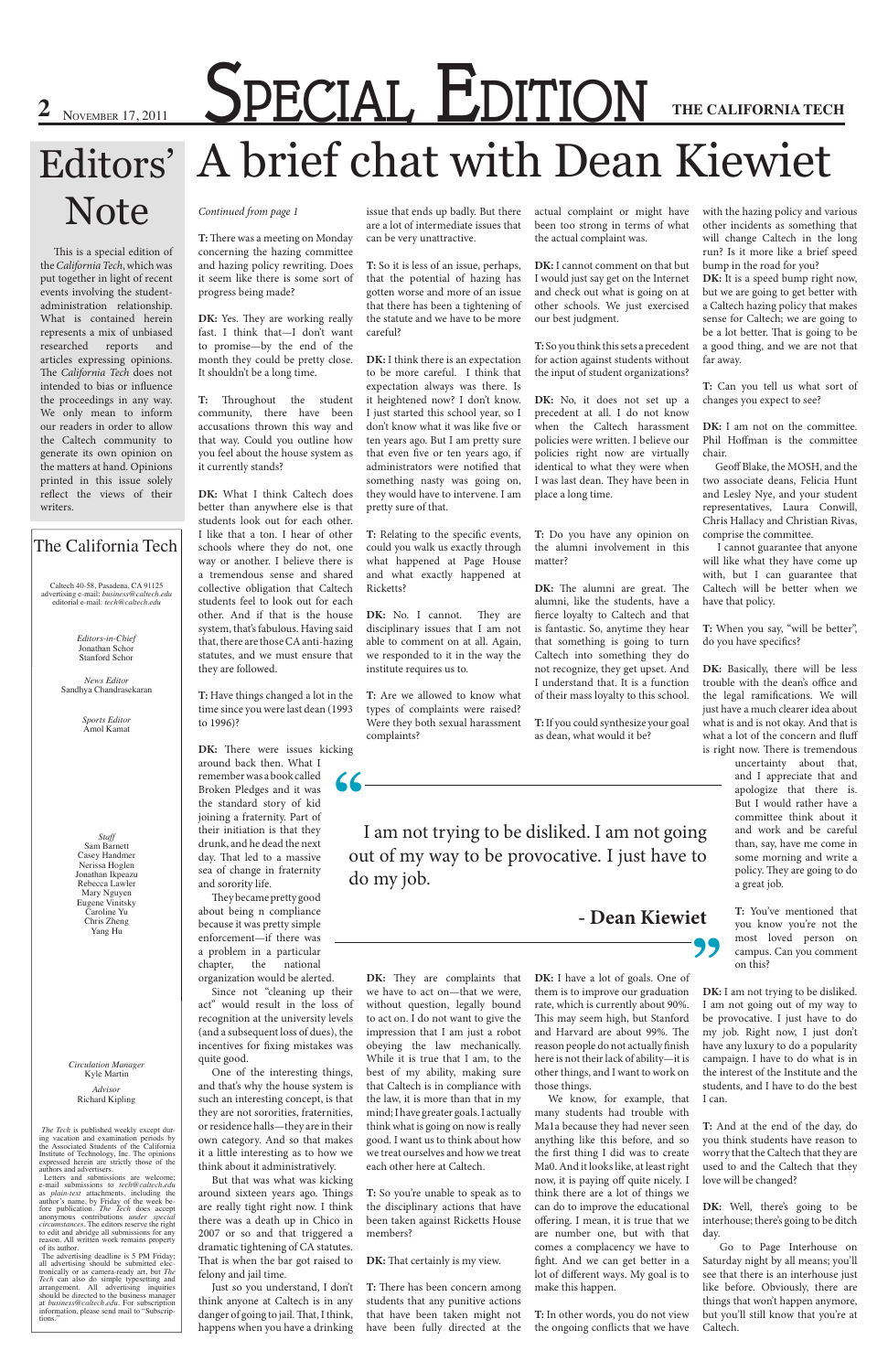## Crippling Depression: Not just a comic

# THE CALIFORNIA TECHAL **EDITION** NOVEMBER 17, 2011 3 An open letter from concerned alumni

**"** The most concerning impact the PNG decisions have had on Caltech students is fostering an environment of distrust between the students and their support system.

**"**

We the undersigned are alumni of Caltech. Having learned of recent actions by the administration against undergraduates, we are deeply concerned.

There have been allegations of misconduct by undergraduates. While we respect the Institute's responsibility to protect the members of its community from hazing and harassment, we are concerned by the way that individuals are apparently being swept up in a rush to heavyhanded judgment. In the absence of all of the relevant facts, the rush to judgment is alarming. What would it say about our training as scientists if we reached all of our conclusions in this fashion?

In the first half of this term, the administration began to ignore its own policies--those concerning murals, alcohol, and hazing come to mind--in favor of arbitrary and capricious decision-making at the highest levels. Our strong tradition of student leadership and selfgovernance via the Honor Code is being quickly dismantled. Due process has been abandoned. We are alarmed that this confluence is no accident.

We are troubled by the rush to reshape Caltech's undergraduate education and experience. By their nature, students have traditionally been eccentric and quirky; it gives rise to the peculiar undergraduate culture. Academics at Caltech are undoubtedly stressful. The student houses provide avenues of support and outlets for expression to mitigate these challenges.

We derive our cherished college memories from this culture. Admissions emphasizes this uniqueness to prospective students. This is no coincidence: It is what differentiates Caltech from its competition. How can we attract the best and brightest minds in the future if we are unable to set ourselves apart?

These concerns leave us worried about the students back at the place we called home. Already, over 1450 alumni have joined the group on Facebook tracking the events on campus.

For some perspective, this constitutes over one eighth of all living undergraduate alumni.

We implore the administration to discuss its aims with us and to consider the consequences of its actions, lest the campus become a less happy and less supportive environment for its undergraduate experience.

Robin Abraham, B.S. '09 Lada Adamic, B.S. '97 Peggy Allen, B.S. '11 Olivia Alley, B.S. '08 Timothy Barnes, B.S. '06 Yaear BenAssa, B.S. '09 Yakov (Yasha) Berchenko-Kogan, B.S. '11 Clifford Blakestad, B.S. '11 Nathaniel Borneman, B.S. '09 Regina Cheung, B.S. '01 Tien Chiu, B.S. '91 Abhiram Chivukula, B.S. '11 Geoffrey Dairiki, B.S. '84 Cesar Del Solar, B.S. '04 Ryan Denlinger, B.S. '11 Arkya (Misha) Dhar, B.S. '09 Mary Dorman, B.S. '09 Cathy Douglass, B.S. '10 Jonathan Einav, B.S. '10 Allan Elkowitz, B.S. '70 Daniel Erenrich, B.S. '11 Brent Eubanks, B.S. '95 Joshua Feingold, B.S. '08 Leighland Feinman, B.S. '08 (IHC Secretary '08) Sarah Ferguson, B.S. '08 Amy Peterson Fisher, B.S. '01 Paul Fleiner, B.S. '11 Natasha Cayco Gajic, B.S. '09

Nick Goeden, B.S. '09

Rachel Gollub, '93 Jeff Graham, B.S. '07 Pallavi Gunalan, B.S. '11 Josh Gutman, B.S. '06 Peter Haderlein, B.S. '08 Nick Halpern-Manners, B.S. '06 Anne C. Hanna, B.S. '01 Lucas Hartsough, B.S. '11 (Lloyd President '10) Daniel Hass, B.S. '11 John Hasier, B.S. '09 Oren Hazi, B.S. '10 Kathleen Holland, Ph.D. '99 Helen Hosein, B.S. '02 Andrew Hsieh, B.S. '04 David M. Hull, B.S. '86 Matthew P. Johnson, B.S. '94 Kirit Karkare, B.S. '11 Brian Kearns, B.S. '08 Tony Kelman, B.S. '07 Chris Kennelly, B.S. '11 (Tech Editor '09) David Koenitzer, B.S. '09 Ben Kurtz, B.S. '11 Anson Lam, B.S. '11 Jeremy Leader, B.S. '83 Mariya Levina, B.S. '11 Stacy Levine, B.S. '11 Caroline Li, B.S. '06

Shawn Ligocki, B.S. '08

Kurt Litsch, B.S. '11 Colin Logan, B.S. '11 Julia Ma, B.S. '06 Aliza Malz, B.S. '11 Andy Matuschak, B.S. '10 Matthew Maurer, B.S. '10 Keegan McAllister, B.S. '08 Anne Medling, B.S. '06 Scott Medling, B.S. '06 Ankita Mishra, B.S. '10 Craig Montouri, B.S. '08 (IHC Chair, '07) Marcus Ng, B.S. '06 Daniel Obenshain, '09 Melinda Owens, B.S. '04 Sierra Petersen, B.S. '09 Jan Petykiewicz, B.S. '10 Vickie Pon, B.S. '08 Mason A. Porter, B.S. '98 (Tech Editor '95; Co-Editor, Legends of Caltech III) Andrew Price, B.S. '11 Channon Price, B.S. '76 Sedona Price, B.S. '11 Noah Rahman, B.S. '09 Jean Richter, B.S. '81 Alex Roper, B.S. '09 Raphael Rubin, B.S. '01 Lauren Savage, B.S. '09

Lyle Scheer, B.S. '91 Raman A. Shah, B.S. '06 Chelsea Sharon, B.S. '07 Benjamin Allan Smith, B.S. '94 (IHC Chair '92, Blacker President '93) Benjamin Steele, B.S. '10 Valerie J. Syverson Elaine To, B.S. '10 Ying-Ying Tran, B.S. '11 Edward Truong-Cao, B.S. '07 Eric Uhrhane, B.S. '96 Amber Valdés, B.S. '10 Adam Villani, B.S. '96 Glenn Wagner, B.S. '09 Mary Wahl, B.S. '08 Helena Wang, B.S. '07 Jennifer Wang, B.S. '98 David Waylonis, B.S. '07 David Weinshenker, '79 Talia Weiss, B.S. '11 Chris Whelan, B.S. '11 (Blacker President '10) Michael White, B.S. '08 Claudia Whitten, B.S. '11 Stephen Wilke, B.S. '10 Sami Zerrade, B.S. '08 Patrick Xia, B.S. '11 Adrianne Yang, B.S. '00

#### **Gal Barak** Contributing Writer

With emotions running high in response to recent administrative actions, people have been quick to pick sides, make and spread incorrect assumptions, and reject any opinion that is not identical to their own. We have turned against each other, arguing over policy and legal or moral issues as they all get muddled together: harassment, hazing, freedom of speech, the Honor Code, Rotation, House culture.

I want you to put those issues aside for a few minutes to mourn with me – to try to understand what the administration's actions have meant for Ricketts.

The recent PNG-ing of four Ricketts members has stripped the House of its leadership, but worse than that, it has taken away our neighbors, friends, and peers.

As many of us try to keep up with our work, we are crippled by how empty Ricketts feels without four of its own. All it takes is a trip down the hall near the nowvacated rooms to be reminded of our helplessness. So the impact is

not just an emotional one; it has academic consequences for many of us.

For the freshmen, the PNG means losing four of the people they got to know first in the house, through their strong involvement in Rotation.

It means losing the first people they grew to trust. The ones, whose passion for House culture and respect for people's personal boundaries, encouraged our freshmen to be in Ricketts and made them feel safe while there.

For the upperclassmen, the PNG means loneliness, frustration, and guilt. It means losing people we relied on to defend the House we call home.

Losing loved ones, friendships forged as defenses against social alienation, disappointing grades, or painful breakups. It means frustration at the blatant treatment of these individuals as scapegoats and guilt over our inability to help them.

*I just feel like we're being taken advantage of because they know we are so busy. I feel like it's my duty as a senior to be active in voicing my opinion, but there's NSF proposals and applications due… We can't react quickly and write a bunch of articles and protest... If I have to pick one emotion that is killing me right now, it is guilt.*

– Jordan Theriot

We have also lost these individuals as valuable sources of emotional support from the already dwindling pool of resources.

When the consistent message we get from the administration is that our mental health is not their concern, our happiness subsidiary to their convenience, our spirit loathsome to their definition of justice – that is when the administration stops being a resource for us. Even RA's and AC's, whose personal opinions and agendas may vary, still report to the administration. There are few people we can talk to and trust that they have only our interests at heart.

Our UCC's are feeling the brunt of it, lined up at the forefront of our never-ending war on stress and depression, now combating a sense of helplessness.

These frustrations resonate among many students, regardless of House affiliation.

The most concerning impact the PNG decisions have had on Caltech students is fostering an environment of distrust between the students and their support system.

Contrary to what people may assume about Ricketts, we care about our family feeling safe and do not want anyone to suffer as a silent victim; we want to provide outlets for communication within the community and cultivate a positive experience within the House.

Unfortunately, administrative actions have made it clear that they will use any opportunity to define a singular complaint into one of culture and environment, taking scapegoats as casualties in their harmonization agenda. To those of you who don't know Ricketts, I'm begging you to look at us as people and make the effort to understand us.

Perhaps your only experiences with us have been during Rotation – and perhaps you don't know us because Ricketts was not the right place for you.

But it was for me. And it was for a lot of other people.

Ricketts was the reason I got through the mental and emotional stress that comes with being a Caltech student.

Ricketts was the reason that until one week ago, I never questioned my decision to come to Caltech.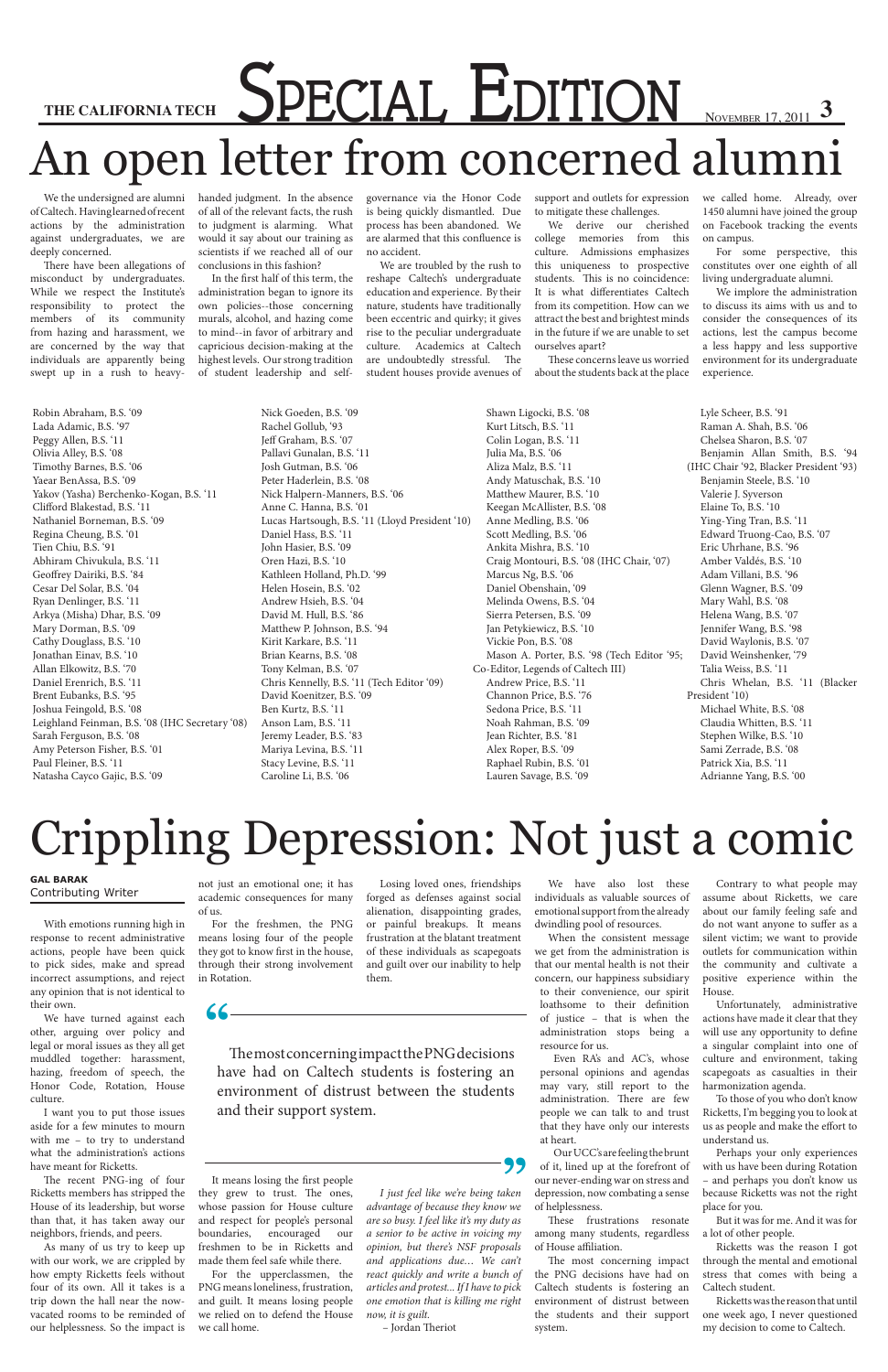# **4** November 17, 2011 **SPECIAL EDITION** THE CALIFORNIA TECH

## The last call for the kitchen: On Page

#### **Sue Jiang** Contributing Writer

When I first came to Caltech on Pre-frosh weekend, I was not excited. I already knew about the amazing education I would receive, but I had little faith in the social life. I accepted that if I matriculated into Caltech, I would spend my four years studying alone in the library, attending awkward parties, and telling nerdy jokes about how much the students work and never have fun. Which was why I was more than surprised when I met my Pre-frosh Weekend host.

A Pageboy, she was outgoing, stylish, and dare I say, normal? I told her about my concerns about not having a normal college experience. Not to worry, she said. There will always be people in Page House who enjoy the typical college extracurricular activities. At dinner that night, I started to understand what she meant.

At 6:45 pm, I entered the Page House dining hall to a bunch of guys, some shirtless. They were serving our food, drinking beer, poking fun at each other, and yelling at the diners, but all in good humor. I loved it, and instantly fell in love with Caltech.

Here, I thought, I will work hard and learn math and science from the best, but I can also have a semi-normal college experience and experiment with alcohol (responsibly, and under the watchful eyes of RAs and upperclassmen, of course). This group of guys, the waiters, represented friendship, camaraderie, and tradition—what the House System is all about, so I thought.

However, in the past three years that I have been at Caltech, the administration has taken away everything that contributed to the Page House I knew as a prefrosh and as a freshman. It started with Bubbly, in which Pageboys

celebrated the end of term at Milikan Pond, then it moved on to the Beer Room, where a few friends used to socialize and drink on the weekends.

As a result of last year's Eco-Rotation, the IHC took away the Holly, Page's off-campus alley, without any prior notice or warning given to its residents.

As it stands, Page is currently the only house without an offcampus alley. And now, they have banished the waiters based on exaggerated accusations of hazing of the freshman class.

The group of guys who brought Page house together for a simple 30 minute dinner filled with laughs, beloved traditions, and humorous announcements, is now gone.

Without organized dinners that gather Pageboys together to catch up after a long day of classes and sets, freshmen have little reason to leave their rooms daily and get to know other members of the house.A house that was once filled with sociable, fun, and occasionally rowdy Pageboys has been replaced with feelings of antagonism towards the powers that be.

This is why I can no longer advocate Caltech social life, or the House System. I once thought the houses helped students find their niche at Caltech.

Whether someone likes having fun and blowing off steam by blowing things up, or throwing back a few beers, there was always a place for them.

But not anymore. Students who enjoy pretending Caltech social life is comparable to that of larger universities, where fraternities throw parties four nights a week and alcohol flows freely, will have no place to go except off campus or into their rooms.

Tightening the rules on rowdy traditions and alcohol consumption in Page House, and in all other houses, will force students to

become antisocial and hide in their rooms instead of making new friends.

College is not merely about the academics. In our first four years away from our parents, we learn lessons about love, loss, friendship, betrayal, and more.

By eliminating the social gatherings that allow students to grow personally as well as academically, the administration is contributing to producing class after class of intelligent children whose only memory of their college years at Caltech is the sets, midterms, and finals that made their lives miserable.

#### Deans obligated to Students must speak up investigate hazing **Anna Ivanova** Contributing Writer conversations are any indication.

If this is the kind of student life and social activity that the administration wishes to condone, then my faith in the house system is lost.

To the freshman class, I can only say good luck, find ways to enjoy yourselves despite the odds, and keep fighting the good fight.

#### **Jose Torres** Contributing Writer

Hazing is illegal. Regardless of what you may feel about its merits, or about how reasonable the relevant statutes are, it is illegal and Caltech's administration is obligated to make reasonable efforts to prevent it. This is not something which can be debated, protested, or changed.

Of course, hazing could be illegal like underage drinking is illegal. At nearly every college, minors consume alcohol, but we would never have a situation where the deans shut down campus in an effort to stamp it out.

This is not because they aren't aware that it happens, or because they're alcoholics, or even necessarily because hazing is worse. It's because they can honestly claim that they did not know about and did not approve of or facilitate any specific incident. Caltech students past destroyed this ability with the adoption of our current house system. We've spent a long time pretending, to the point where most people don't see the pretense, but our Houses simply cannot be nearly as independent as a fraternity. An administration-sanctioned rotation process assigns every freshman to a house, with both the intention and result that the house will be the core of their social life. As such, they cannot turn around and declare ignorance; their involvement with the house system gives administrators an obligation to ensure that the Houses are free of hazing.

I don't necessarily mean to give blanket support of the actions that have been taken, but the situation right now is much more delicate than I think we imagine it to be. The deans have recently processed multiple complaints, all of which are some variation of "You're asking us to stop vital traditions." This sounds very similar to an open declaration of intent to haze freshmen, both to a new dean of students and to anyone else concerned about hazing.

The severe punishments and restrictive hazing policy that have recently been laid out are not unconscionable power grabs; they are at worst paranoid overreactions to the apparent problem of widespread endemic hazing.

And fighting this is worse than

useless. If it is on the record that the Houses can freely ignore hazing complaints, the house system will be forced to disband.

If the deans cannot impose punishment on people who declare their support of hazing, the house system will be forced to disband. Any course of action that starts with a fundamental reversal of the decisions laid down will very quickly end in the complete dissolution of every House.

This is not to say you have to sit and meekly accept whatever happens. By all means, complain about punishments you feel are unjust. Fight to keep traditions you care about alive. But some actions simply must be taken; you cannot demand that the deans back down on hazing, and refusal to understand this is what created the entire mess.

The Tech has long been considered a student newspaper without much of a student voice. This is a sad state of affairs. Most of the time, the excuses made are related to an overload of work and an underload of things to write about. Board food is pretty consistently bad, problem sets are usually hard, Houses have their own mailing lists for important announcements news is sometimes hard to come by at Caltech.

However, in the last few months, there has been plenty to write about. Conflicts with the administration abound. The alcohol policy, pet policy, board exemption policy, and even hazing policy have all been put under attack, and yet not a single article has appeared in the Tech about any of them. How do we explain this apathy?

One student left for three days and came back to 300 e-mails waiting to be read, mostly about the changes in the hazing policy. Every lull in a conversation is met with "So has anything changed?" The students are talking, sometimes even yelling, about their disappointment and anger with the way things are going. So why isn't any of it being written down?

The explanation is not one that most people would consider. It's not that we're afraid of mockery, or think our writing skills are insufficient (in most cases). Simply put, we are overthinking. Caltech students want badly to be taken seriously, to present a united front to the administration and avoid any actions that could be deemed "immature". Why write an article if you're not absolutely sure you have all the facts straight? One misquotation or exaggeration, and

Students are certainly mad, if you could give the administration pass unnoticed by the Caltech Do something to break the apathy, even if it seems pointless. If we don't take action, we are silencing ourselves, and ensuring that student concerns will

the House mailing lists and lounge reason to dismiss student concerns community and the world.

as the whining of an uninformed, entitled group who doesn't understand the big picture.

While to some extent, this concern is reasonable, Techers are taking it too far. By remaining quiet until all facts are known, we are censoring ourselves, and hurting our cause.

If you have a strong opinion on something, check your facts with a source or two, then write, and submit. If you leave an article unwritten longer than a week, it will likely lose relevancy, and fade into the mass of ideas that never come to fruition. If you don't want to write, there are other actions that can be taken. Start a petition. Talk to influential parties. Make a banner. Make ten banners.

## Caltech curtain call

#### **Travis Scholten** Contributing Writer

If we students had a dime for every time some melodrama played out between the administration and the undergraduates, I'm sure all of us would graduate without any student loans.

It seems the next act in this long and winding play has finally started.

About time, too.... I was getting bored. Nevertheless, I must ask - where's the action? the passion? the protest? the indignation? A plot device?

Perhaps these answers lie on the internet - no doubt Caltech's servers are overheating with all the e-mails bouncing back and forth.

In the spirit of ancient tragedies, I'd like to see a chorus of students, perhaps freshman, following these administrators and singing

their sad, sad dirges; cloaks of blue and maroon would be appropriate. Maybe some deus ex machina will save the students from themselves, or perhaps just another town hall meeting.

If anything, recent events have proven themselves to be a stimulating, if not necessarily entertaining, opening scene. What's in store when the curtain rises again?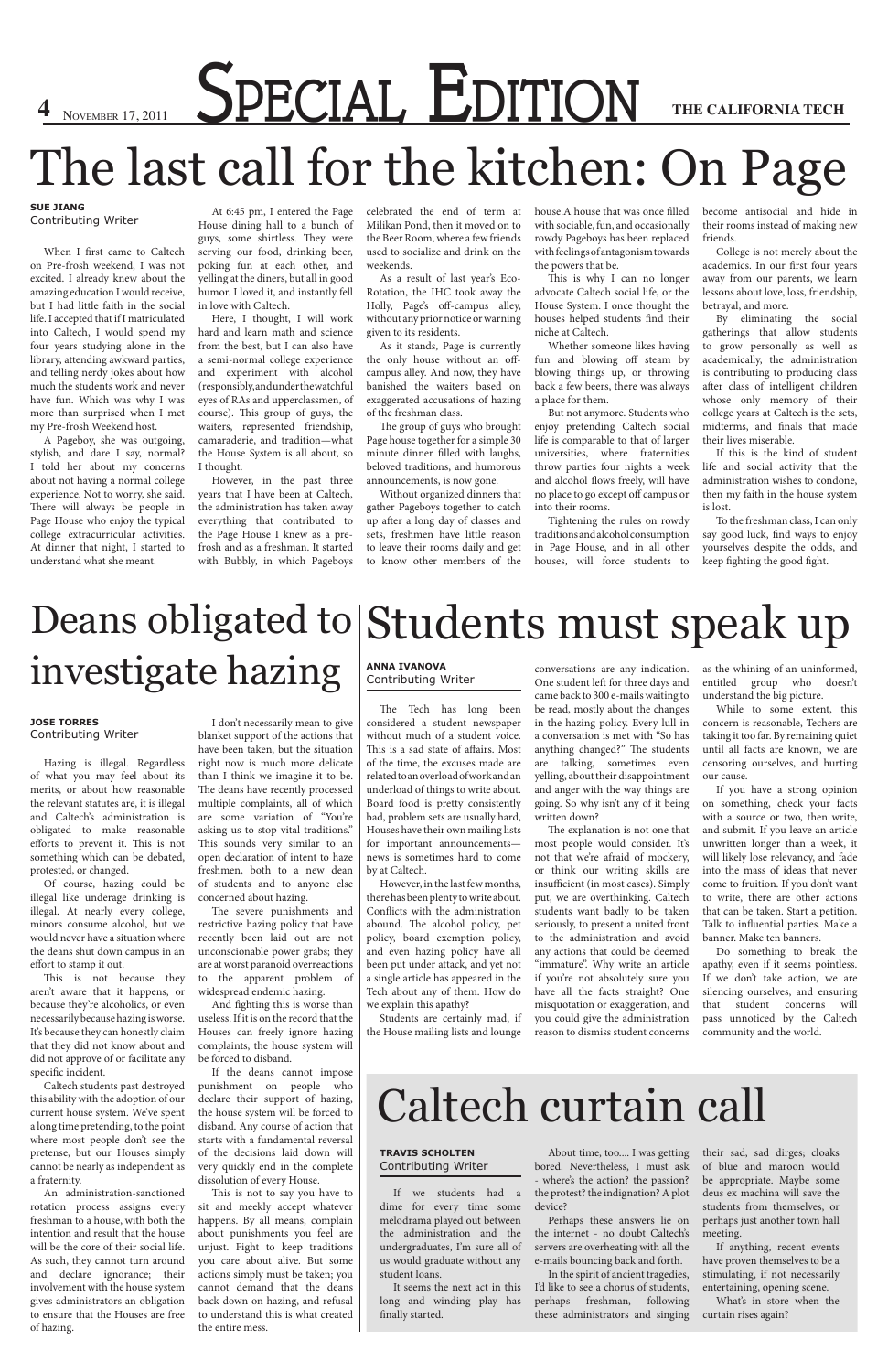# THE CALIFORNIA TECHAL **EDITION** NOVEMBER 17, 2011 5

### Alumni differ on Rotation: Point and Rebuttal

#### **Karthik Sarma** Alumnus

I have heard that many of you are outraged by the administration's unprecedented and extreme actions to curb what they believe is a 'hazing' epidemic that has corrupted the houses. I too, am outraged.

I am outraged that it has taken them so long.

*18 yo M observed to have periods of heavy emotional instability, including transient cyclic episodes of heightened self-criticism and low self-esteem. In discussion, the student revealed that he was having a lot of trouble adjusting – the work was grueling and somehow everyone in his house seemed to hate him now, even though things had been going great for the first week or two.*

I spent awhile in student government at Caltech. I was on picks every year and I worked quite a bit with the faculty to try to improve the educational experience at Caltech. I also became involved with the safety net and mental health resources at Caltech, both in my ASCIT capacity as well as in my personal capacity as a health advocate and UCC. I worked to try to reform an educational system that I saw as obsolete and demoralizing, especially in the first year. At least, that's what I worked on at first. Over time, I began to realize that the data didn't quite add up. There was something else going on in the freshman year, something that was causing a cumulative loss in retention that was leading to evident knowledge gaps in sophomore students. I assumed at first that it was simply bad teaching, but the TQFRs did not correlate properly. Something else was causing students to have poor retention of material specifically covered in the first two terms. Interestingly, the acts that the administration has labeled 'hazing' seem to fall primarily on freshmen during that time.

*20 yo F observed with multiple indicators of depression. In discussion, student revealed that she had recently broken up with her boyfriend, with whom she lived in the same house. The house had a very uneven male/ female ratio and she felt that everyone in the house now hated her because she was the 'bitch' who had walked out. She didn't have any real connections in the other houses and didn't know what to do.*

Simultaneously, I began to work with students with suspected psychopathology, at first within my house, but then with students in other houses and off-campus who also didn't feel like they had access to adequate help. Many of these students had potentially serious underlying conditions and would have been benefited greatly by professional support (which, alas, they were almost always unwilling to seek). However, the

lion's share of these students (and freshmen in particular) weren't like that. They were just run-down and exhausted. They weren't happy with their life. The obvious explanation here was that the academics were just too much for them. However, by looking deeper, I was able to notice a pattern completely unrelated to academics. In fact, many of these students were doing just fine academically. Their problem was one of self-image. They were nerds (as, to be honest, are we all), and had been all their lives. Caltech was going to be their haven – a place where they would finally be rewarded for being the people that they were. Their house was supposed to be a welcoming community of friends just like them.

*18 yo F observed during rotation final intake. Upon being informed that she had not been placed in her first-ranked house, student became agitated and demanded to know where she was. Eventually, she was informed that she had been placed in house X. She became silent and then began to cry profusely, saying that she had felt very uncomfortable in most of the houses but had been assured that she would get one of her top choices.*

Unfortunately, they were wrong. Either they hadn't gotten placed in a house they wanted to live in, or they were now uncomfortable with a house that they thought they liked. Now, they were stuck. They could ask for a transfer or move off-campus. Some moved off-campus, where they were lost to the system entirely.

Others decided to try to stick it out for a year. Of those, some adapted, and others felt their mood sink further and further. Many of them thought of themselves as 'losers' – they didn't want to do the things that their house enjoyed doing, so they were pariahs.

*18 yo M observed seeking academic advice due to poor performance. When standard options were provided (study skills training, tutoring, and personal office hours), student admitted that he hadn't had a chance to study for much of the term because he was building interhouse. He enjoyed building interhouse quite a bit at first, but then once he became involved found it increasingly difficult to have any time to work. Interhouse came and went (a huge success), but now he was behind and didn't know what to do.*

Also simultaneously, I was working with my house on rotation planning and picks. I'll never forget my first time on picks. We were trying to secure placement of a student who had ranked us at the top of her list who we felt would be a good fit. We spoke to her second ranked house and asked if they would be willing to help us secure the student. The house informed us that they would be willing to do so only if we helped them avoid matching with three students. Taken aback,

we asked them if they felt the student would really be a better fit with them. In reply, we were told, "Are you kidding? Just look at her!"

*19 yo F observed asking for advice. In discussion, she explained that she was distraught because she had been very offended by an incident that she felt was sexually demeaning. However, the other women in her house told her that she should stop being such so 'uptight' and relax. She was worried that she was indeed too 'uptight.' The student explained that the incident was a House ritual in which students would pretend to have intimate relations with a mannequin in front of others.*

> Enough is enough. We need to fix this system in order to save it. I believe in a future where the house system appropriately balances personality and creativity with a healthy respect for human dignity. If you don't like the way that the administration is handling the situation, fix it yourselves. No more excuses, no more delays, and no more failures. Enough is enough!

I was infuriated for a while after my first picks was through, but I soon realized that there was nothing I could do. Discussing the rotation process, after all, was against the rules! I appealed to IHC members for help, and was told to shove off in no uncertain terms.

Frustrated, I gave up, and eventually ended up doing picks again and again, and even helped develop a predictive algorithm that helped us get an edge in future picks.

*12-15 individuals ~18-22 yo M/F observed attempting to break into a locked door with knives. Several individuals had knives and were actively hacking wildly at the door, while another was attempting to pick the lock by putting a knife between the double doors near the lock and wiggling it furiously. An EtOH smell was perceived to be emanating from the crowd, suggesting the presence of some intoxicated individuals. A health advocate was on scene observing and noted that he was afraid that someone would injure themselves or another student and that he would have to try to get through a mob of drunk, knife-wielding students to help. An RA failed to disperse the crowd, and eventually security was called. The event was explained as a house tradition (though it was conducted in a different house), and no sanctions were ever imposed by the administration.*

During these picks, I (and many others) realized that there was another problem. Some houses seemed to be purposefully making themselves seem unattractive so that they would have a higher probability of only getting the students that they wanted (to whom they explained what was going on). Unfortunately, this had the side effect of forcing some students who weren't interested in those houses into them. Some procedures were put into place by the IHC that were supposed to discourage this behavior. They didn't work. I am still haunted by the news that I had to give to the students who had wanted to come to my house but were forced into another. Of course, many of these students eventually adapted to their new house and reported that they later began

to like it (though not all). Regrettably, that knowledge has not diminished the effect that the grief and fear they had on their faces when I told them the news has had on me. Of course, some of them also simply assumed that we hadn't liked them, and that they had been 'picked last.' I couldn't explain the truth to them, of course; that would be against the rules.

*20 yo M observed asking for advice about an article for the Tech. He had interviewed faculty involved in a review of Rotation and included on the record quotes from them. He had submitted his article and the editors had accepted it. Then, his editors retracted the acceptance, saying that the IHC had decided that it should not be published. He contacted the IHC and was told that the article was in violation of the rotation rules, and that he (and his editors) would be in danger of investigation for rotation rules violations if he tried to distribute it. The Dean's office denied any threat of sanctions, but he was still afraid that something would happen to him or his editors if he continued.*

There are many who would argue that the administration's acts constitute an intolerable restraint against student freedom. They certainly do restrict student freedom. However, I cannot help but wonder if we haven't forgotten what freedom means. Freedom never meant that we could do whatever we wanted to do. Freedom meant responsibility – students themselves would ensure that the system would respect the rights that all humans are due.

I ask you – is it right that houses with truly extreme personalities should be allowed to compel freshmen that do not fit to live with them? Is it right that female freshmen should be placed based not on their preferences, but on their physical attributes? Is it right that nervous freshmen should be put under such undue influence to 'be cool' in the first two weeks that they arrive?

Some might argue that I'm missing the point – that the house system has been a force for good, and that it has protected generations of students. Make no mistake; I too believe that the house system can be a force for good. I am a success story. I fit perfectly into my house, and I now miss it terribly. I reject, however, the claim that we cannot have a house system without the "freedom" to coerce freshmen.

Others might argue that freshmen do have a choice: they have the option to refuse to participate in rotation, or to refuse to participate in any house activities. They do have that option, of course, and some houses genuinely would not hold a refusal against a frosh. This is akin to saying that I have fully obtained informed patient consent by giving a consent form to an illiterate patient.

The freshmen most often have come from backgrounds where they did not fit in, and they want desperately to fit in now. Right off the bat, however, they're told to do things that for many of them are quite uncomfortable. Are they truly not under undue influence to comply?

My greatest regret from my time at Caltech is that I never tried to fix this broken system. I was afraid – afraid that it would define my entire tenure and prevent me from helping anyone, afraid that it would turn me into an instant pariah because I had dared to offer an opposing view, afraid that it would bring down consequences on me and my house. Perhaps I am simply a coward, and none of those things would have happened.

But given the immediate and highly personal reaction to the administration's actions and the enormous quantity of misinformation and FUD that has been floating around, I cannot help but suspect that I was right. Nobody is interested in thinking rationally about these issues. The IHC has become nothing more than a bickering, partisan, and ineffective committee. The administration has been forced into this, after years of repeated failure of student government to address the clear violations of the rights of some freshmen that were committed every year. We've brought this on ourselves, and I'm tired of being forced to cover up abuses under the guise of 'protecting' freshmen through the rotation rules. I'm not going to do it anymore – feel free to ask me anything and I'll be happy to answer.

*Author's note: the case synopses in this article have been altered and mixed to protect the identities of the students involved.*

*Karthik Sarma is a first year MSTP student at UCLA, where he spends most of his time relearning what it's like to be below average. Before that, he was ASCIT VP of Academic Affairs, where he spent most of his time crying in his little corner of the Millikan boardroom.*

#### **Response to rebuttal:**

1. De-identification is not the same as 'fictionalization' - nothing has been made up, but multiple stories have been combined to form the case studies. The case studies have not been altered in a manner that substantially alters any aspect of 'wrongdoing,' and in fact one of them came out less unfortunate than it should have.

2. I was never on the IHC. However, I'm very close to quite a few past presidents and IHC chairs from multiple houses, and I am absolutely certain that I know the whole story. I could try to prove this, but I'd have to release my knowledge of the rules to do so or force

another alum to speak out and open himself to the nastiness that I have experienced. I am willing to do neither at this point.

*Editors' note: Articles were printed in smaller font for size considerations.* 

#### **Daniel Erenrich** Alumnus

If we ignore the pseudo-medical and fictionalized anecdotes in Kathik's editorial, he really makes just one point. That point is not what constitutes hazing. That point is not the importance of an open dialogue between the students and faculty. That point is not whether the administration should afford students due process. Those are the issues of the day. Karthik's point is that rotation is unfair and inhumane. Is that point valid? Is it relevant? I think not.

Karthik was never a member of the IHC and so is not aware of the full picks rules. There are several safeguards built-in to the

rules to ensure freshman are matched fairly. But we don't even need to discuss the rules because the proof is in the numbers. This year, 90% of freshman were put into one of their top three choices of houses. Of those that were not, 80% were still placed into a house that was ranked better than neutral. Overall, just 1.5% of freshman were placed into a house they ranked non-favorably. Freshman do have a strong say during rotation.

What about longer term happiness? Last year 92% of freshmen said they were happy or very happy with the house they rotated into. Only 3.2% of freshman last year and 2.5% of freshman the year before said they were unhappy or very unhappy with their house. It seems the house dissatisfaction problem is not as severe as Karthik suggests.

Rotation is what sets houses apart from dorms. Without it houses lose their character. Last year 53% of freshmen indicated that the house system was one of the reasons they came to Caltech and 84% of freshmen believed that their house was a significant part of who they were. Karthik fails to address the importance of defending the house system while improving Caltech's support structure. This is why we've seen

such a strong negative reaction to his editorial.

Could things be improved? No question. Are people being hurt? Yes. Karthik has valid points, but there is plenty of time before rotation to address them. What we need is more evolution and fewer threats to undermine the IHC. One thing is for sure, the student body does not need more on its plate right now.

*Daniel Erenrich is a first year masters student at Stanford. He would like to make it clear that he, like any alumnus, cannot speak for the current student body.*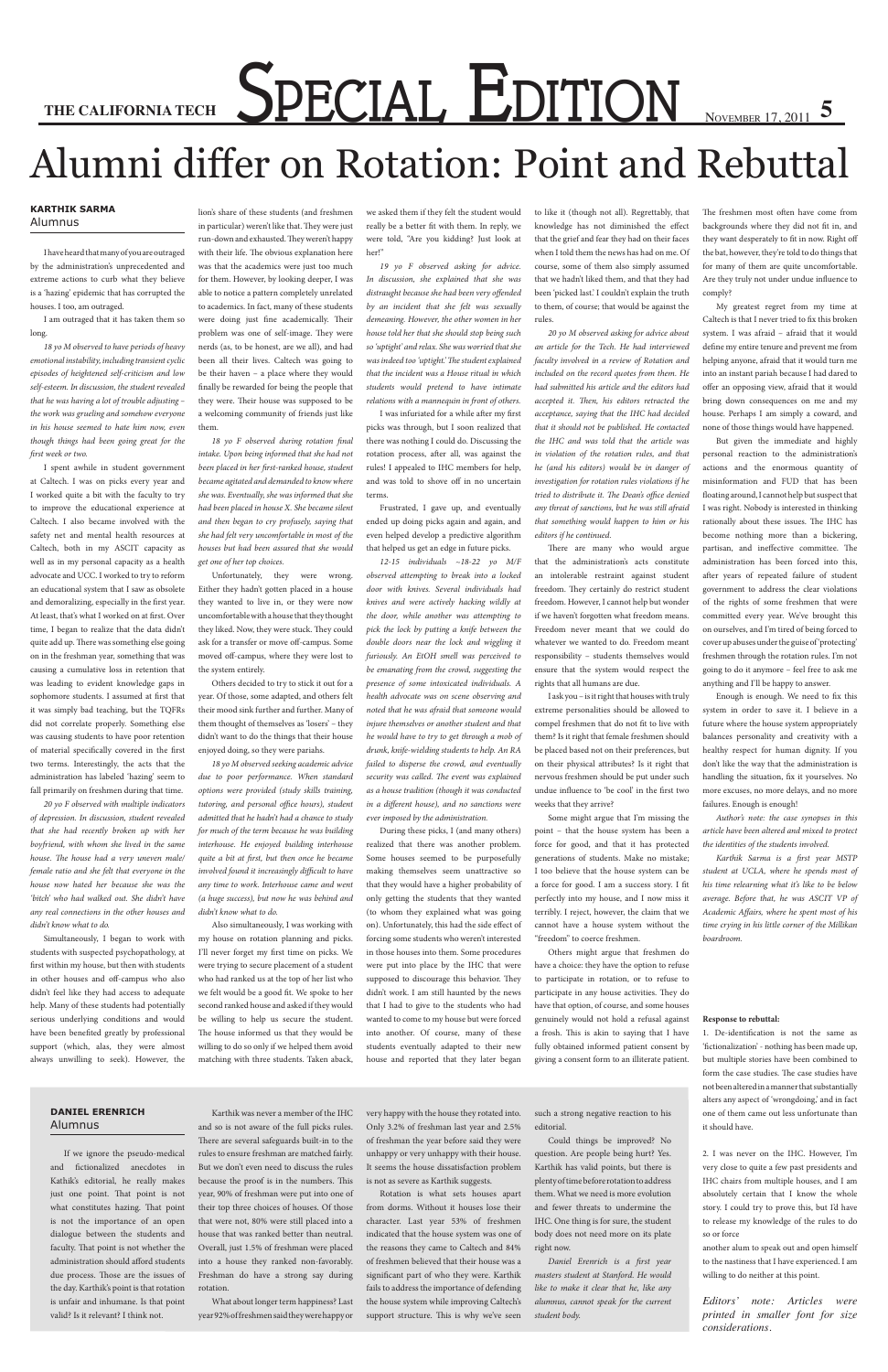**6** November 17, 2011 **SPECIAL EDITION** THE CALIFORNIA TECH

## Freshmen polled on rotation events

#### *Continued from page 1*

"I really feel like the upperclassmen arrange events because they want the frosh to enjoy their time at Tech."

Fourth: When asked to indicate whether or not they would feel comfortable reporting harassment or hazing to specific individuals, the frosh responded as indicated in the chart.

Frosh were by far most comfortable approaching an RA with complaints about harassment or hazing. In fact, 92.8% of frosh said they would feel comfortable reporting incidents to an RA. Just under half (45.6%) of freshmen would feel comfortable approaching their advisors. After that, no more than a quarter of frosh feel comfortable approaching other figures – 24.0% would approach an Area Coordinator, and 23.2% would approach the Deans.

Intriguingly, 15.8% of frosh wrote in that they would talk to undergraduates in their house or house leaders (neither of which was a stated option) – and 14.3% of students responded that they would feel comfortable talking to upperclassmen but would not feel

comfortable talking to the deans. For more information on hazing nationwide, see the Hazing in View survey at http://www.hazingstudy. org/publications/hazing\_in\_view\_ web.pdf.

In conclusion, we see that there are clear general trends among the freshmen class, but they are not without exceptions.

Initiations and frosh activities are generally well received and fulfill their purpose of helping the frosh get to know their house and assimilate into Caltech life.

Students here are aware of what hazing and harassment are, and feel comfortable reporting incidents to certain individuals – most of all, RAs and frosh advisors. Frosh report low levels of social pressure, and widespread support from the upperclassmen.

I'll end with a few more quotes from frosh about their experiences.

"I know some frosh who decided not to attend one event (simply because they were busy, not because they didn't want to do it) and they were not treated any different by fellow frosh or upperclassmen. Some upperclassmen even went to talk to them to ensure they felt safe and they were told then that they wanted to attend but were just busy."

"I opted out of a frosh initiation activity because I was worried that I might aggravate a prior injury to my knee. There was absolutely no pressure from upperclassman to participate once I explained the situation. Their responses showed sympathy, understanding, and regret that I might be missing out on a fun activity. My decision was respected 100%."

"If what has been going on here is hazing then hit me with a paddle because I love it."

## Poll on "Safety Net" staff

Area Coordinators are a relatively new office, and for most of campus, living with professional AC's is a new experience. The installation of AC's was an extremely contentious issue last year, so it comes as no surprise that student opinion in the poll was strongly against ACs as an office. Even amongst freshmen, AC's as an office fared poorly (only marginally less so).

#### **Isaac Sheff** Contributing Writer

In 2011, Caltech added several new offices, and some new faces, to its administrative support network.

> Coordinator, Taso Dimitriadis was well received, both by south house members and campus at large. Campus at large had mixed opinions on Avery & Off-Campus UG Area Maintenance & Operations, Michael Raven MOSH, Geoffrey A. Blake Health and Counseling, Kevin Austin Grad. Dean Professor Joseph E. Shepherd Grad. Dean, Felicia A. Hunt Grad. Dean, Felicia A. Hunt Student Affairs, Anneila I. Sargent Tom Mannion e & Operations, Michael Raver MOSH, Geoffrey A. Blak and Counseling, Kevin Austin rofessor Joseph E. Shepher Sargent<br>Mannion Coordinator, Joe Bennethum, but voters who listed themselves as associating with Avery had

In an attempt to gather student opinion concerning the network and how students feel they are being helped (or not helped) by its various components, I released an opinion poll pertaining to a variety of administrative offices, as well as RAs, to the spam lists of all 8 houses (including Avery). I asked how students felt about the people involved as components of the network to support them.

The response to the poll was overwhelming. Despite students' traditional apathy, especially towards email polls, 311 votes were cast: 32% of the student body. The opinions expressed were equally strong.

Poll results show an incredibly low opinion of Dean of Undergraduate Students, Professor D. Roderick Kiewiet, as well as North Area Coordinator, Meg Donnelly, and Assistant Vice President for Housing and Dining: Peter Daily. Despite being relatively new to Caltech, Associade Dean of Undergraduate Students [sic,studaff.caltech.edu/ organization.htm], Lesley Nye also received a negative response. From the anonymous comments provided in the polling responses, it seems likely that these opinions are associated with recent events

and policies instituted over the last year. As one student commented:

"By far, Dean Kiewiet and Peter Daily are the most offensive figures on this list. They have shown repeatedly that they do not care for students' wellbeing and are instead dedicated to satisfying the whims of higher powers of which we, as undergraduates, have no knowledge."

Many students felt a particular need to elaborate on Dean Kiewiet. For example:

"Many of the actions taken by Dean Kiewiet have not only failed to act as a support network - they actively make me and many other students feel alienated and harassed."

Some students feel the recent decisions of administrators go beyond merely poor choices, and constitute breaches of the Honor code:

"What happened to the honor code? It applies to ALL members of the Caltech community. Why, then, do we have administrators who believe they are above it and are permitted to behave with no regard to our code?"

Amongst the individual ACs, South Area more positive reviews. North Area Coordinator Meg Donnelly was extremely poorly reviewed by North House members and campus at large.

South Hovse Votes for Taso Dimitriadis Campus Wide Votes for Taso Dimitriadis

Wide Votes for Taso Dimi

Most of the other administrators mentioned (who are not new this year) received mildly positive reviews, or low vote counts due to low interaction with undergraduates.

RA's, on the other hand, received fantastically positive reviews, displayed both in the "RA's as an Office" category and in individual polling results. As a traditional and non-professional component of the support network, the RA's requested that I present their individual polling data only in aggregate. The aggregate response, however, is overwhelmingly positive, most strongly among voters who claimed to associate with the RA's house (many people did not read the poll instructions, and voted midrange on people they did not know). In fact, of the non-RA's present in the Poll, only Tom Mannion (with whom most students interact primarily via free food) and Dean Green received average reviews in the same range as RA's, and the top-reviewed individuals in the poll are RAs'. I began the poll because I felt that while the people around me had clear and strong opinions on the components of the support network, I had no way of knowing what the campus as a whole thought on the matter, and neither did the rest of the institute. The poll was not without its flaws (the email in some houses did not include one RA and Tom Mannion due to an oversight), but after such a strong response, student opinion is clear. Some students are terrified that any complaints at the current support network will only result in more administrators being installed, students displaced to offcampus, and culture squashed. It is my hope that by clarifying where the students stand, we can move beyond outraged conversations in halls and lounges, and work constructively to rectify those elements of the support network we feel are least effective. The full data set, including comments is available at http://bit.ly/sm031e.

#### **Anonymous**

Contributing Writer

The House system at Caltech needs to be improved. It should be one that empowers incoming freshmen and supports the upperclassmen, encourages them to use their time in a productive and creative fashion, and helps keep students in contact with one another.

The students have done nothing of substance to address the lingering issues that concern the Houses. Having spoken to multiple upperclassmen who earnestly

believed that upholding House culture is more important than the happiness of a House's members, it is easy to see what people can and will compromise for the sake of upholding the cultures of these dormitories.

Unfortunately, Caltech is a difficult school. It's hard enough for a student to pass classes, sleep, and not be a social pariah without trying to change the very fabric of our social existence as well. Thus I'm happy that the deans are trying to rectify the problem, and I suspect that if the changes brought about are deep and cultural rather than superficial, there's a good chance that student life will improve. The efforts taken by Dean Kiewiet and others have been misguided, to say the least. Although it is now one of the administration's top priorities to curb hazing-like activities, this fact was in no way meaningfully communicated to the Houses before Rotation. Furthermore, the incident in Page House that resulted in the end of waited dinners was witnessed by the Area Coordinator, who said and did nothing at the time to suggest that what was happening was inappropriate or unacceptable. Instead, these acts were simply reported to the administration.

Likewise, the Frosh Wash incident that got four active members of Ricketts House removed from Caltech housing was a tradition of giving the new freshmen shirts emblazoned with vulgar and black humor. This tradition existed long before any current undergrads were frosh. The fact that students were punished for a tradition that was completely ignored by the administration until this year is rather odious. Ironically, although the majority of Ricketts House participated in the Frosh Wash, only certain members were disciplined; one of those

disciplined was in fact absent from the event altogether.

While Dean Kiewiet won't currently allow UCC ice cream nights because they could single out

particular alleys, he has no qualms about punishing a group of people simply because they are endowed with House responsibilities and act exactly as anybody would expect them to act in their position.

Given the administration's concerns about hazing and harassment, it is confusing that they would employ a pathologically retroactive and punitive approach. Why did they not instead choose to become familiar with the traditions and culture of each House, to understand the sources of questionable incidents, and to discuss those traditions with the members of the Houses in order to alter or prevent them? The student body has so far only learned one lesson from the current measures taken by the administration: The figures of authority lack the respect to work alongside the student body, and treat us like children until our behavior accommodates their views. I for one support eliminating the aspects of a House's culture that are detrimental to its students, but if the administration cannot bother to engage us in the changes that they are trying to enact on the student body, they should not be surprised when we grow to view them as nuisances from whom we need only hide our activities.

**"**

[Administrators] should not be surprised when we grow to view them as nuisances from whom we need only hide our activities.

**"**

### Understand, then act

RAs as an office InHouse Votes for Individual RAs Campus Wide Votes for Individual RAs Housing and Dinging, Peter Daily

ous Wide Votes for Individual RA: Housing and Dinging, Peter Daily

In-House Votes for Individual RA

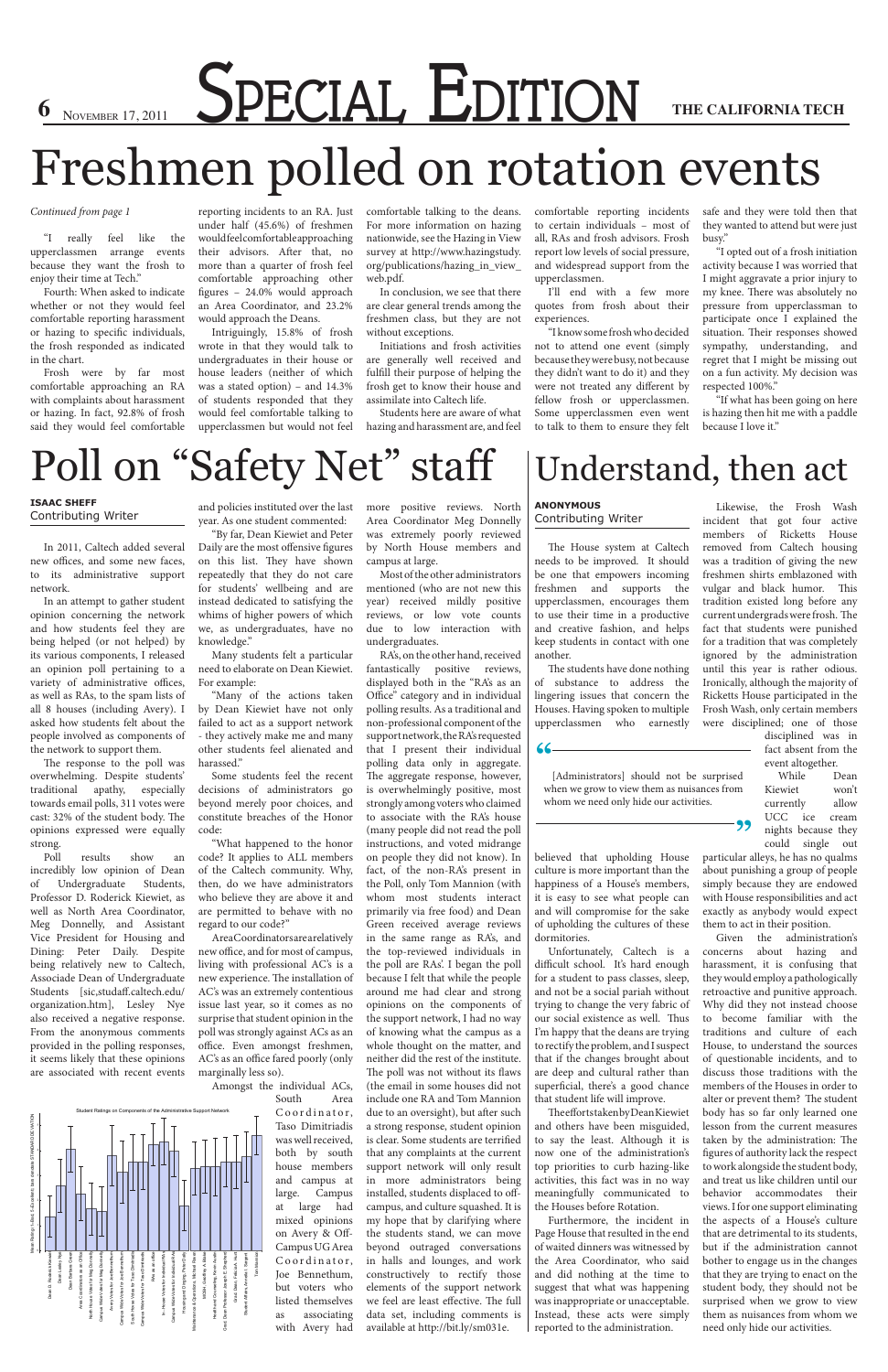# THE CALIFORNIA TECH SPECIAL **EDITION**

## Punitive action against Ricketts was unfair

#### **Samantha Piszkiewicz** Contributing Writer

In recent weeks the undergraduate deans have severely punished four members of my house for allowing the distribution of t-shirts to our new frosh following rotation.

Although I recognize that the deans have valid concerns, I do not believe they have handled the situation properly.

At the end of Rotation, Ricketts House informs it's new frosh that they are Skurves in an event called frosh wash. We tell them they are new members of Ricketts, offer them a free shirt of their choice from a table, and then encourage them to try to get the House President wet.

I would like to stress that we try to make it clear to the frosh that taking and wearing a shirt is optional. Each shirt has a different, politically incorrect statement on it. As an example, the shirt I received my freshman year says "President of the Necropedophiles of America (NoA) Caltech Chapter" and has a skeleton drawn on the back.

I recognize that the shirts are crude, but they are not meant to harm anyone.

From my perspective, the intention of these shirts is to express that as a member of Ricketts

House you should not be afraid of

what others think of you. Within our culture we make fun of race, religion, sex, sexual orientation, everything.

At the same time we have the most minority students of any house, we have the most LGBTQ students (at least openly so) behind Dabney, and although we have fewer women than many houses, I am a Skurve because the women in Ricketts House are encouraged to be independent and strong-willed. Yes, we make fun of stereotypes, but at the end of the day this is the first place where many of us have felt accepted for who we are, myself included.

Karen Blake and the north house AC Meg Donnelly brought these shirts to the attention of the deans. To my knowledge, no student came forward to the deans and claimed to have been sexually harassed.

Many, if not all, of our new freshman were interviewed about the incident, and to my knowledge none of them expressed that they had been sexually harassed. It is unclear to me who actually accused Ricketts House of sexual harassment.

The deans launched an investigation regarding the making and distribution of the shirts and eventually held four members accountable.

The first to receive punishment purchased the blank t-shirts and markers.

The shirts were placed in our library, and Skurves helping set up for frosh wash were told that they could make shirts if they wanted. It was not particularly organized, so there is no way of determining who made which shirts.

The second person to receive punishment directed frosh to the table of shirts during frosh wash and told them they could take one if they wanted.

The third person to receive punishment was asleep when the shirts were made and was present during distribution but otherwise was not directly involved.

The fourth person to receive punishment, whose responsibilities were entirely limited to housing matters and room picks, was asleep for the entire incident. After becoming severely sleep deprived throughout the course of rotation, I also slept for most of that afternoon.

The difference between my involvement and that of the fourth person punished is that I woke up 15 minutes before frosh wash started and was there. I would be upset if the house had been punished, but the deans instead punished 4 people for the actions of the entire house, which I find unjust.

The individuals that the deans have chosen to hold responsible for the actions of Ricketts House have been banned from entering our house and from participating in any house social activities for the remainder of their time at Caltech.

They were also forced to move into Caltech-owned off-campus housing before they had the chance to appeal. An effort was made to isolate them from each other, although this was not possible with two of the individuals because it was difficult to find gender-separate housing. After this term, all four of them will not be allowed to live in Caltech-owned housing.

I believe this to be an incredibly extreme punishment, particularly since they are already being punished individually for the actions of the house as a whole.

I think it would be much more reasonable for the administration to demand that they alter the frosh wash tradition to avoid the recurrence of this problem. I would also accept a reasonable punishment affecting the house as a whole.

Biology or Chemistry students, but she made an

This type of case in the past would have first gone through the Conduct Review Committee (CRC), a group of elected undergraduates and Dean Green who hear cases of non-academic violations of the honor code, before being reviewed

by the deans, who have the power to alter the CRCs decision. One could make the argument that the deans wanted to promptly address such a serious claim, except it took them a month and a half to handle the situation themselves.

The deans made little effort to understand what the undergraduates thought of the situation, which I find disrespectful. I came to Caltech partly because I liked the idea that the students largely governed themselves by the terms of the honor code. After living here for a year I believe this to be a largely effective system, and I am greatly saddened to see it so disrespected.

Although I have stated what I believe to be the intention of the shirts, I am not particularly attached to this tradition. I understand that the new frosh may not realize at first that when we say things are optional we mean they are optional, and we will not judge those who choose not to participate.

I greatly treasure the frosh traditions of my house because they helped me get to know some of my closest friends and allowed me to become more comfortable with myself.

I'm okay with eliminating the shirts from frosh wash, but I do not think initiation activities should be banned entirely.

## Houses provide a necessary support system

#### **Pauline Ku** Contributing Writer

In 2004, Rotation was very different. One only needed to rank 4 houses minimum, and you were guaranteed not to get into a Hovse that you did not rank. Avery was not a Hovse back then either. Curiously I did not feel harassed at Dabney's reception even though there was naked hot tubbing. I remember one member was just walking around completely naked and talking to people. I just did not look down. Everybody seemed to be comfortable with him and Dabney never got screwed over for this tradition they still continue. I feel like it is a part of the Hovse culture and to refrain from doing it during Rotation would be tantamount to lying about the true nature of Dabney, where one can feel completely comfortable around people in their own skin. I think Rotation better served the interests of the Frosh when only 4 Hovses needed to be ranked because it meant they did not get into Hovses they felt uncomfortable in. I would like to see a return to this in the future. Everyone has different sensibilities and will react to different situations in their own way. I am truly sorry if the Ricketts Frosh Wash shirts offended anyone. However, I think the PNGing of Ricketts Hovse members was

extremely unfair because they were not directly responsible for the shirts. They did not make them and they did not wear them nor force any of the frosh to wear them. Everything about Frosh Wash was opt out, and we did not force anyone to participate and indeed not all of the freshmen who got into Ricketts participated. I feel like the vague warning that they were told did not accurately convey the consequences of their inaction to change a Hovse tradition that has been going on for years now.

The Hovse system is the

reason I was really drawn to Caltech, apart from the grueling academics. I really think it fosters supportive relationships between upperclassmen and freshmen.

If we were forced to live in all freshmen dorms, these relationships would be much harder to form. We really make a concerted effort during Rotation to get to know the Frosh and we only want what is best for them.

I know for a fact that I would not have been able to get through Caltech (this is my last term here) without the support of the Hovse system. I truly believe I got into the right Hovse. I have this habit of complaining about classes that really hasn't gone away, but which has led to many fortuitous circumstances. I complained that Bi 24 was no longer being offered in the fall and that I may have to

take Ch 91 without an adequate understanding of chemistry. Upon hearing this, the housemates I complained to suggested I take E11 instead.

I got in contact with the professor before summer started and she agreed to take me on even before she found out that she only got funding from the E & AS and PMA divisions.

This meant she could not take

exception for me. I know in no uncertain terms that I did better in that class than I would have ever done in Ch 91.

I expressed much fear over having to take Ph 1B again (I had failed both practical and analytic tracks

before), and I found a tutor I knew as a result of this as well.

Likewise, I complained about Bi/Ch 132 (Biophysics of Macromolecules) and found out that one of my friends had taken it the year before. He agreed to tutor me, and he has been a humongous help this term. If I was cut off from the people of other classes,

I would be doing much worse at this school. My grades would be much worse, and I probably would have failed even more classes than I already have.

The emotional support of people who have also struggled through the same classes as I have has been tremendous too, and there is a definite can-do attitude that pervades the Hovse cultures. Interactions with upperclassmen

affect the courses one takes, and they can make recommendations that really affect your school career and help you garner those much needed easy classes.

This place is difficult, but it becomes even more difficult when one comes down with a mental illness such as major depression, bipolar disorder, or schizophrenia

**"**

The Hovse system is the reason I was really drawn to Caltech, apart from the grueling academics. I really think it fosters supportive relationships between upperclassmen and freshmen.

**"**

(all psychiatric disorders that are most likely found to be more prevalent in Caltech students than the normal population).

College is typically the time when these illnesses first surface, and catching them can be pretty tricky.

Luckily UCCs and RAs are trained to look out for warning signs and provide an effective safety net. The close knit nature of

the Hovses supports students who might otherwise fall through the cracks at a different school.

 I sincerely hope that no more students get PNGed from Ricketts, because I feel that if more do, the mental health of all Skurves may further deteriorate from the condition it is in now, which is already precarious.